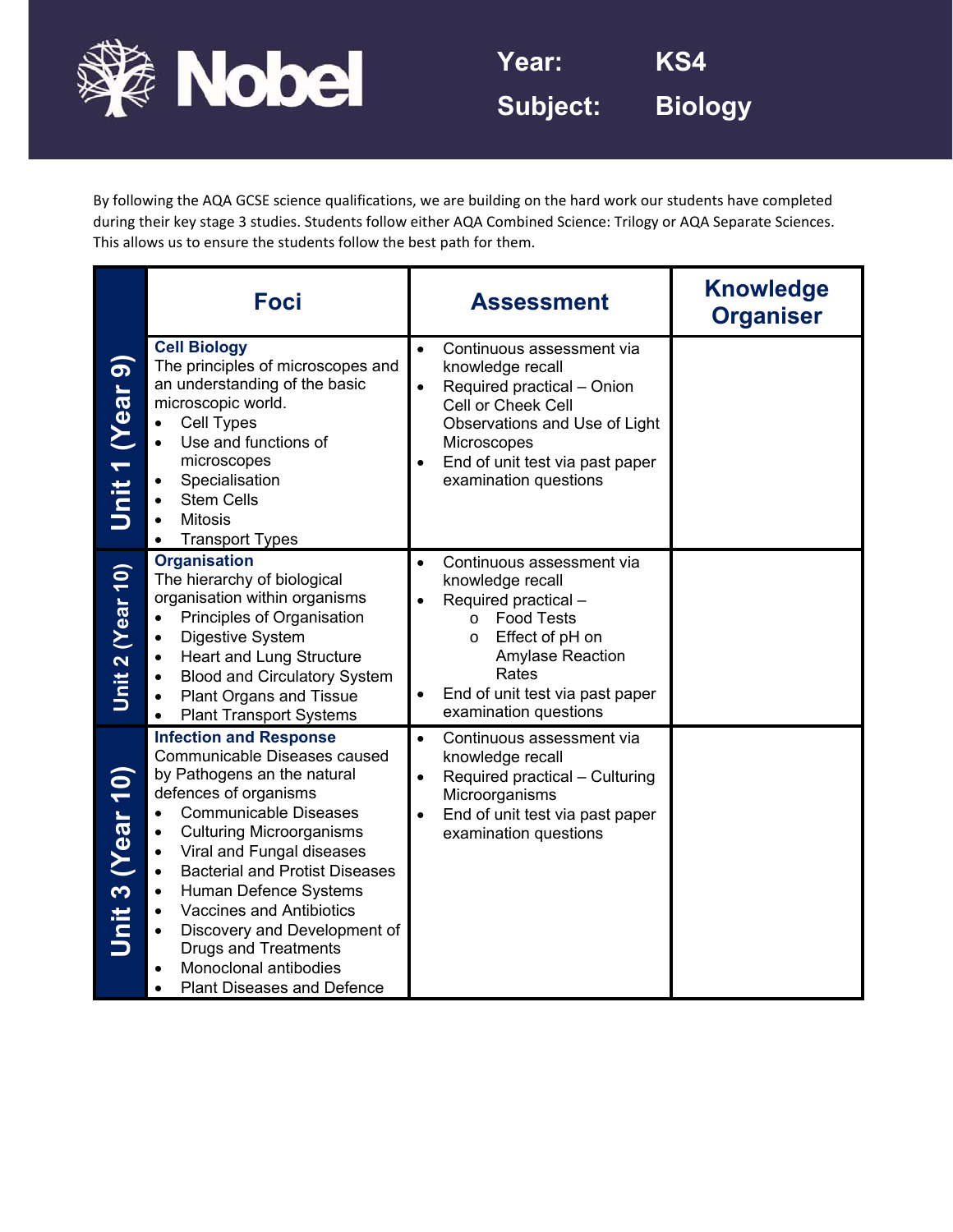

**Year: KS4** 

**Subject: Biology** 

| Unit 4 (Year 10) | <b>Bioenergetics</b><br>Cellular transformation of energy<br>and biochemical processes<br>essential to cellular metabolism.<br>Photosynthesis<br>Limiting Factors of<br>Photosynthesis<br>Uses of Glucose<br>۰<br>Aerobic and Anaerobic<br>Respiration<br>Effect of Exercise on<br>Respiration<br>Metabolism<br>$\bullet$                                                                                                                                                                                                                                                                                 | Continuous assessment via<br>$\bullet$<br>knowledge recall<br>Required Practical: Effect of<br>$\bullet$<br>Light Intensity on the Rate of<br>Photosynthesis<br>End of unit test via past paper<br>$\bullet$<br>examination questions                                                           |  |
|------------------|-----------------------------------------------------------------------------------------------------------------------------------------------------------------------------------------------------------------------------------------------------------------------------------------------------------------------------------------------------------------------------------------------------------------------------------------------------------------------------------------------------------------------------------------------------------------------------------------------------------|-------------------------------------------------------------------------------------------------------------------------------------------------------------------------------------------------------------------------------------------------------------------------------------------------|--|
| Unit 5 (Year 11  | <b>Homeostasis</b><br>Ability to maintain stable internal<br>environments despite external and<br>internal stimuli<br>Homeostasis<br>Human Nervous System<br>۰<br>Reflex Actions / Reflex Arc<br>$\bullet$<br>The Brain<br>The Eye<br>Lenses<br>٠<br><b>Hormonal Coordination</b><br><b>Regulating Body Temperature</b><br><b>Control of Blood Glucose</b><br>Levels<br><b>Diabetes</b><br>$\bullet$<br>Kidneys and role of ADH<br>٠<br><b>Reproductive Hormones</b><br>Use and Functions of Plant<br>$\bullet$<br>Hormones                                                                               | Continuous assessment via<br>$\bullet$<br>knowledge recall<br>Required Practical - Effects of<br>$\bullet$<br>a Factor on Reaction Time<br>Required Practical - Effect of<br>$\bullet$<br><b>Light on Plant Shoots</b><br>End of unit test via past paper<br>$\bullet$<br>examination questions |  |
| Jnit 6 (Year 11  | <b>Inheritance, Variation and</b><br><b>Evolution</b><br>Inheritance of genetic information<br>and characteristics and the<br>evolution of a species through<br>natural selection<br><b>Asexual and Sexual</b><br>$\bullet$<br>Reproduction<br>DNA and Protein Synthesis<br>$\bullet$<br>Inheritance and Inherited<br>$\bullet$<br><b>Disorders</b><br><b>Sex Determination</b><br>$\bullet$<br><b>Natural Selection and</b><br>$\bullet$<br>Evolution<br>Genetic Engineering and<br>$\bullet$<br>Selective Breeding<br>Cloning<br>٠<br><b>Antibiotic Resistance</b><br>٠<br>Extinction<br>Classification | Continuous assessment via<br>$\bullet$<br>knowledge recall<br>End of unit test via past paper<br>$\bullet$<br>examination questions                                                                                                                                                             |  |